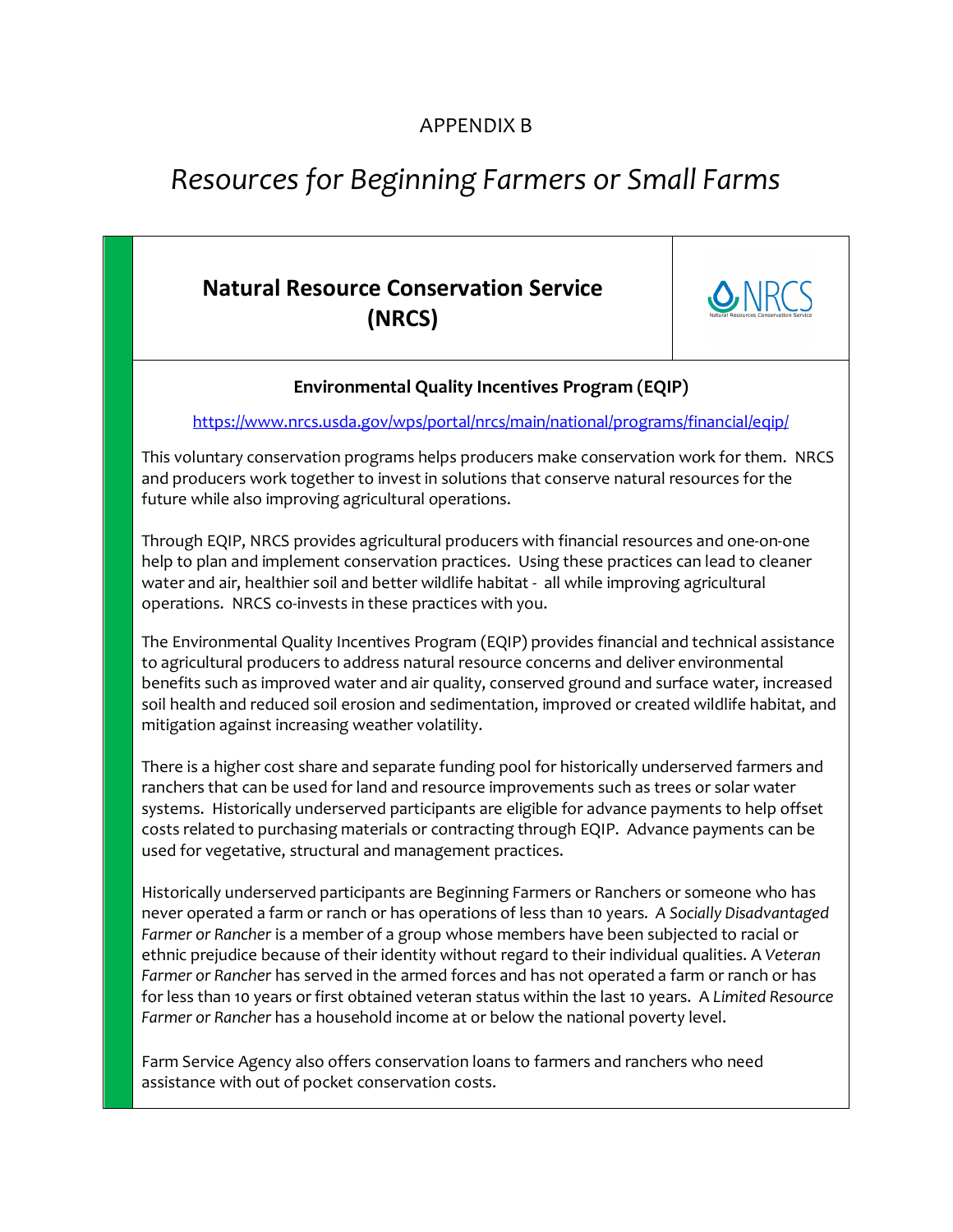

### **Farm Service Agency (FSA)**

FSA helps farmers and ranchers with programs and services. Service Centers are designed to be a single location to access services. Find your county Service Center at:

<https://offices.sc.egov.usda.gov/locator/app?state=nd&agency=fsa>

#### **Conservation Reserve Program (CRP)**

[https://www.fsa.usda.gov/programs-and-services/conservation-programs/conservation-reserve](https://www.fsa.usda.gov/programs-and-services/conservation-programs/conservation-reserve-program/index)[program/index](https://www.fsa.usda.gov/programs-and-services/conservation-programs/conservation-reserve-program/index)

CRP is a land conservation program. In exchange for a yearly rental payment, enrolled farmers agree to remove environmentally sensitive land from agricultural production and plant species that improve environmental health and quality. The program goal is to improve water quality, prevent soil erosion, and reduce loss of wildlife habitat.

#### **Transition Incentives Program (TIP)**

#### [https://www.fsa.usda.gov/programs-and-services/conservation-programs/transition](https://www.fsa.usda.gov/programs-and-services/conservation-programs/transition-incentives/index)[incentives/index](https://www.fsa.usda.gov/programs-and-services/conservation-programs/transition-incentives/index)

TIP helps land owners and operators. TIP provides land owners or operators with two additional annual rental payments on land enrolled in expiring CRP contracts on the condition they sell or rent this land to a [beginning farmer or rancher](https://gcc02.safelinks.protection.outlook.com/?url=https%3A%2F%2Fwww.fsa.usda.gov%2Fprograms-and-services%2Fconservation-programs%2Ftransition-incentives%2Findex%23beginning&data=02%7C01%7C%7C1e4fd6ad3eda48f90af908d7728aa1d1%7Ced5b36e701ee4ebc867ee03cfa0d4697%7C0%7C0%7C637103812087520821&sdata=V9Em2b2vrQM2Qw7W%2BSQUzm36UNYm6oBUZQQc0QCla%2Bo%3D&reserved=0) or to a [socially disadvantaged group.](https://gcc02.safelinks.protection.outlook.com/?url=https%3A%2F%2Fwww.fsa.usda.gov%2Fprograms-and-services%2Fconservation-programs%2Ftransition-incentives%2Findex%23social_disadvantage&data=02%7C01%7C%7C1e4fd6ad3eda48f90af908d7728aa1d1%7Ced5b36e701ee4ebc867ee03cfa0d4697%7C0%7C0%7C637103812087520821&sdata=L9DOw2aZ%2FlrBq7vFLsLlEMIkWmnKUnnRs1TAKr0P7GM%3D&reserved=0) New land owners or renters must return the land to production using sustainable grazing or farming methods. A beginning farmer or rancher is a person who has not been a farm or ranch operator for more than ten years. A socially disadvantaged farmer or rancher is a member of a group who has been historically subjected to racial or ethnic prejudice because of their identity as a member of that group. For this program, gender is not included as socially disadvantaged.

#### **FSA Non insurable program (NAP)**

[https://www.fsa.usda.gov/Assets/USDA-FSA-](https://www.fsa.usda.gov/Assets/USDA-FSA-Public/usdafiles/FactSheets/noninsured_crop_disaster_assistance_program-nap-fact_sheet.pdf)

[Public/usdafiles/FactSheets/noninsured\\_crop\\_disaster\\_assistance\\_program-nap-fact\\_sheet.pdf](https://www.fsa.usda.gov/Assets/USDA-FSA-Public/usdafiles/FactSheets/noninsured_crop_disaster_assistance_program-nap-fact_sheet.pdf)

This program provides financial assistance for producers of eligible, non-insurable crops. Eligible causes of loss can be drought, freeze, hail, excessive moisture, excessive winds or flood, conditions related to damaging weather or adverse natural occurrences such as excessive heat, plant disease or insect infestation. The local FSA office determines eligibility. Beginning, limited resource, socially disadvantaged and qualifying veterans farmers or ranchers are eligible for a waiver of the service fee and a 50% premium reduction.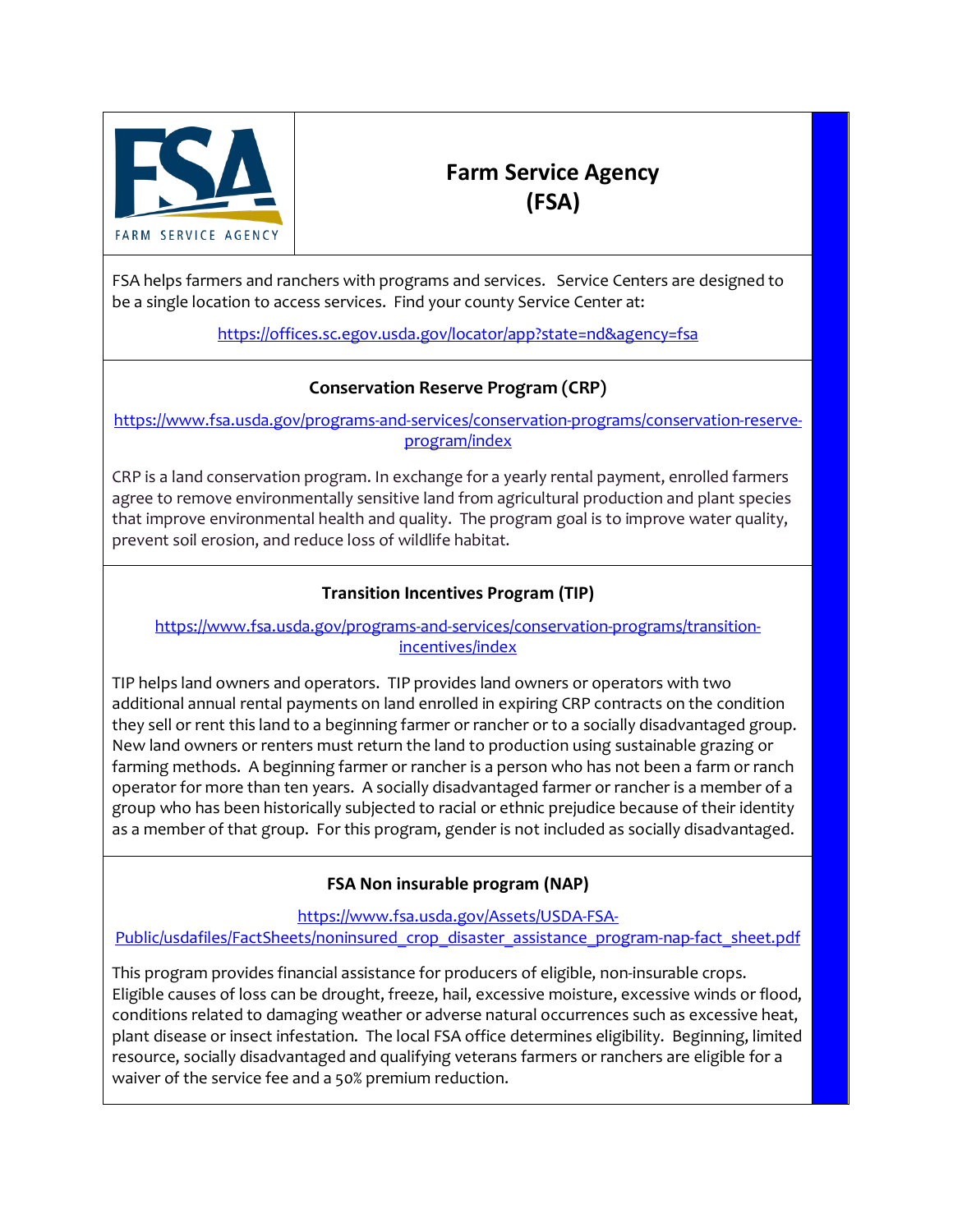

other sustainable agriculture resources.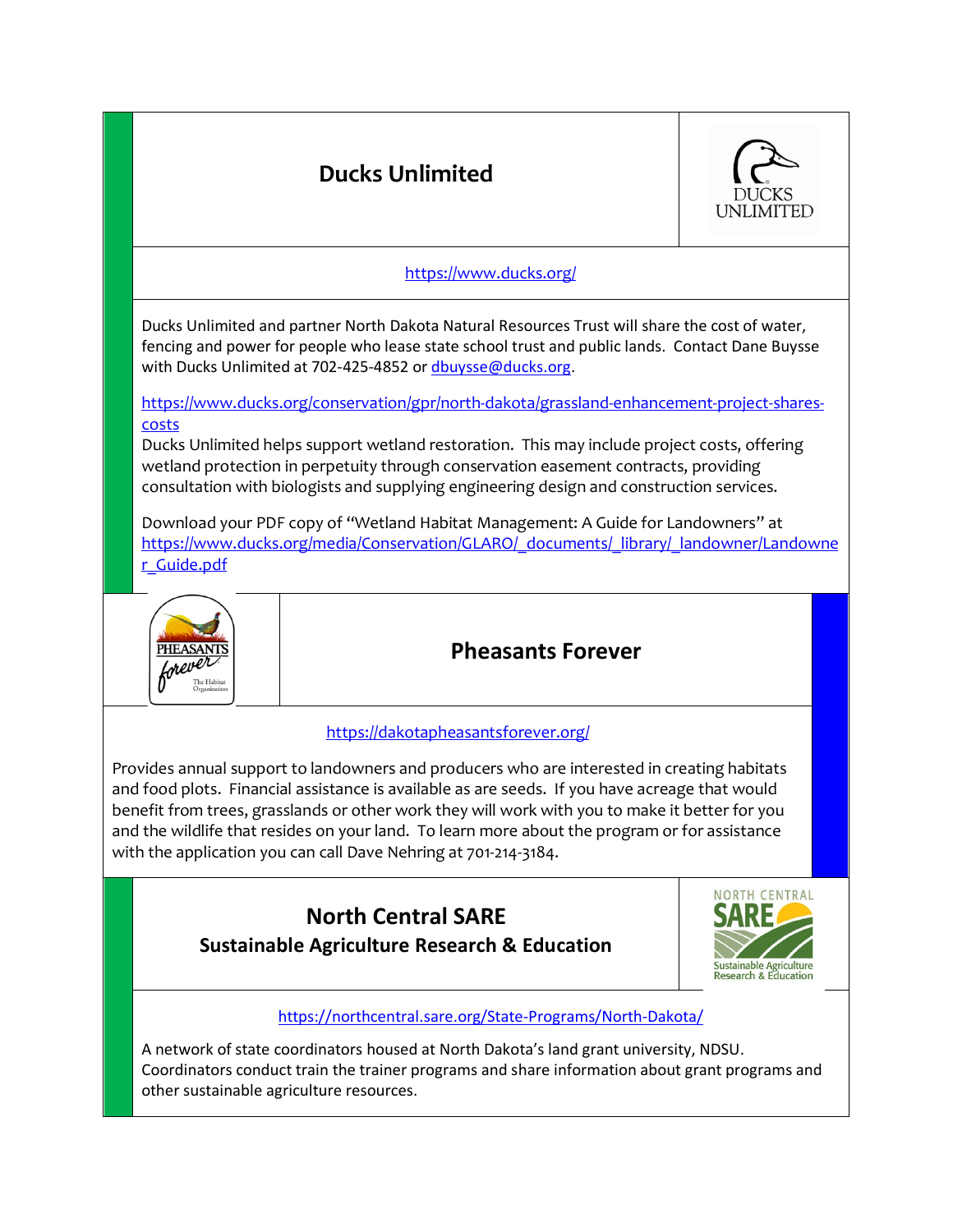

### **FARRMS Foundation for Agricultural and Rural Resource Management and Sustainability**

#### <https://www.farrms.org/>

FARRMS helps build sustainable rural communities by linking people to hands educational experiences. **Farm Dreams** helps you explore where you and your dreams fit in the agricultural industry. **Farm Beginnings** is an eight session training course for new and beginning farmers. Learn from other farmers through **Mentorship**. **Grants and Loans** help make your operation a reality. Learn more about local food systems at the farmers markets as a **Farmers Market Intern** or spend the growing season learning on a farm by participating in the **Farm Internship** program.

### **USDA Rural Development Rural Energy for America Program**



**Department of** Agriculture

**Rural Development** 

#### <https://www.rd.usda.gov/nd>

The program helps with loan financing and grant funding to agricultural producers and rural small businesses for renewable energy systems or to make energy efficiency improvements. Energy efficiency improvements can fund the purchase, installation and construction of HVAC, insulation, lighting, cooling or refrigeration units, doors and windows, electric, solar or gravity pumps for sprinkler pivots, switching from diesel to electric irrigation motor or replacement of energyefficient equipment. Renewal energy projects fund biomass, hydropower, geothermal or electric generation, hydrogen, and small and large wind generation, small and large solar generation. Grants may also cover the cost of energy audits to help you identify potential areas of savings.

**NDSFARM** 

### **North Dakota Farm Management**

#### <http://www.ndfarmmanagement.com/>

Helping farm owners and operators or persons interested in farming meet business and personal goals. **Business/Family** explores where you want to go and how you plan to get there. **Planning** helps you with budgeting livestock and crops, whole farm planning, succession and transition planning, partial year and annual cash flow, long range budgets, marketing, income estimating and more. **Farm/Ranch Business Records/Accounting** helps you in all aspects of accounting and records needed for planning and analysis. **Business Analysis** helps you create a summary of how your farm business might perform during the year using information to understand costs and returns to crop and livestock production as well as the cost of production per unit.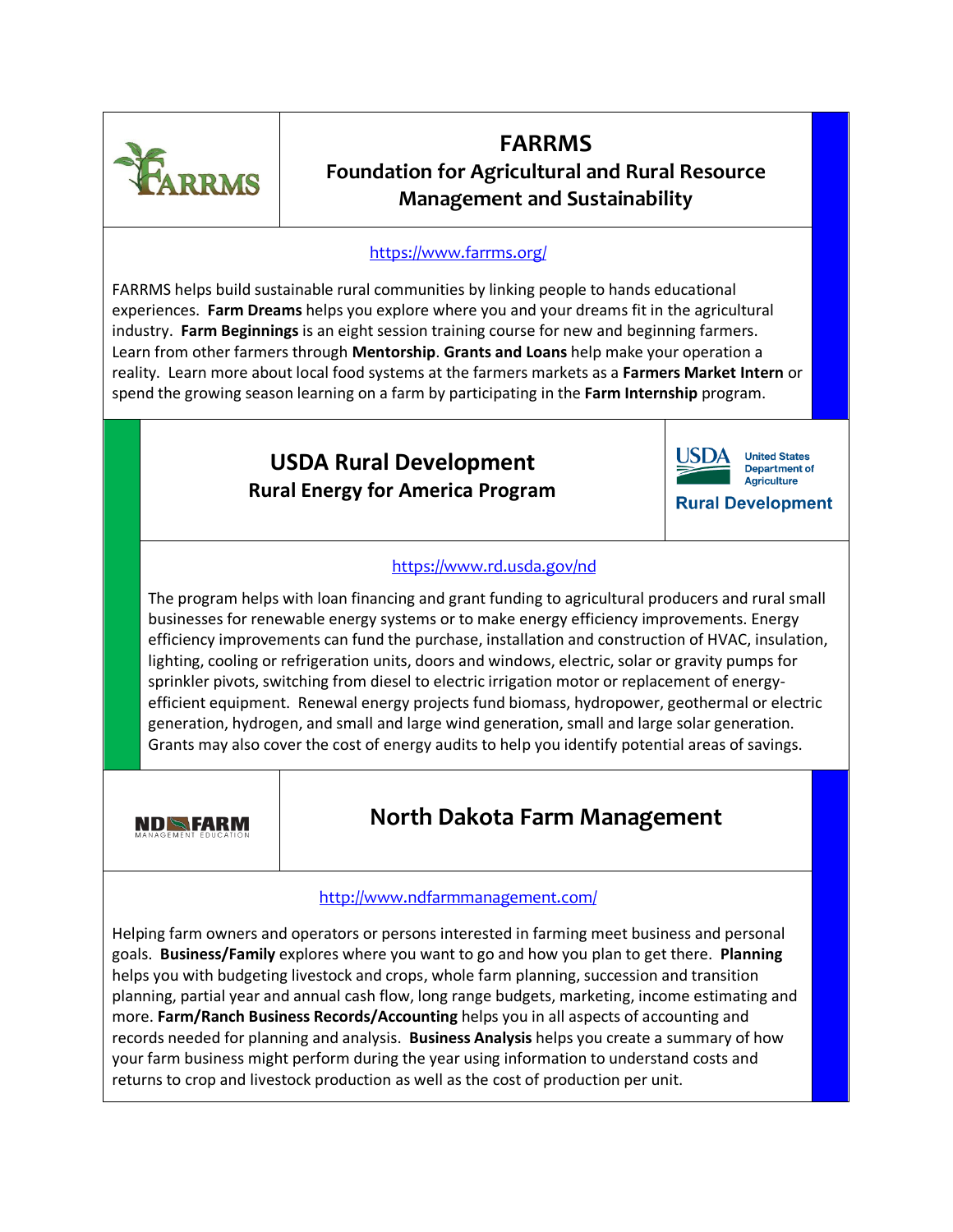### **North Dakota FFA Foundation Bakk Farm: Farm Management Grant**



<https://www.ndffafoundation.com/farm-management-grant-application/>

An immigrant farmer from Eastern North Dakota, Fridtjov Bakk, set up a trust to provide funds to enhance the education and opportunities of youth and young adults involved in North Dakota agriculture. The two year grant provides \$500 each year for program tuition for farmers and ranchers enrolled in a North Dakota Farm Business Management Program.



# **North Dakota Department of Agriculture**

#### <https://www.nd.gov/ndda/>

If you grow fruits and vegetables and need to know more about food safety you'll find help with education and assistance with the **Food Safety Modernization Act (FSMA)**. Grower training courses also include **Good Agricultural Practices (GAP)** and the **Produce Safety Alliance (PSA) Grower Training Course.** 

The **Local Foods** program will help you get your local foods to market and sell directly from your farm to a larger distributor. **Farm to Market Guide** introduces you to certain laws and regulations you should know about depending on the type of food you sell. **Farmers Market Pricing Study** helps you think through your own product pricing strategies.

If you have an idea that will create new wealth and employment opportunities by developing and expanding agricultural products the **Ag Products Utilization Commission (APUC)** grant program might be a resource. APUC grants fund farm diversification projects, nature based agri-tourism projects, marketing and utilization projects and can help you with targeted technical assistance.

North Dakota is the #1 honey-producing state in the nation! The **Apiary Program** licenses beekeepers; registers hive locations and offers the honey bee research and promotion grants.

The **Meat Inspection** program governs meat or meat food products offered for sale ensuring prevention of contamination, preparation under sanitary conditions and equipment suitability. Here's where you'll find *Meat Processing in North Dakota – Guidelines for Operating a Business*.

The **North Dakota Mediation Service** helps financially distressed farmers and ranchers through assistance with credit and financial matters as well as resolving disputes.

<https://www.nd.gov/ndda/programs> is your direct link to all of the programs offered through the North Dakota Department of Agriculture.